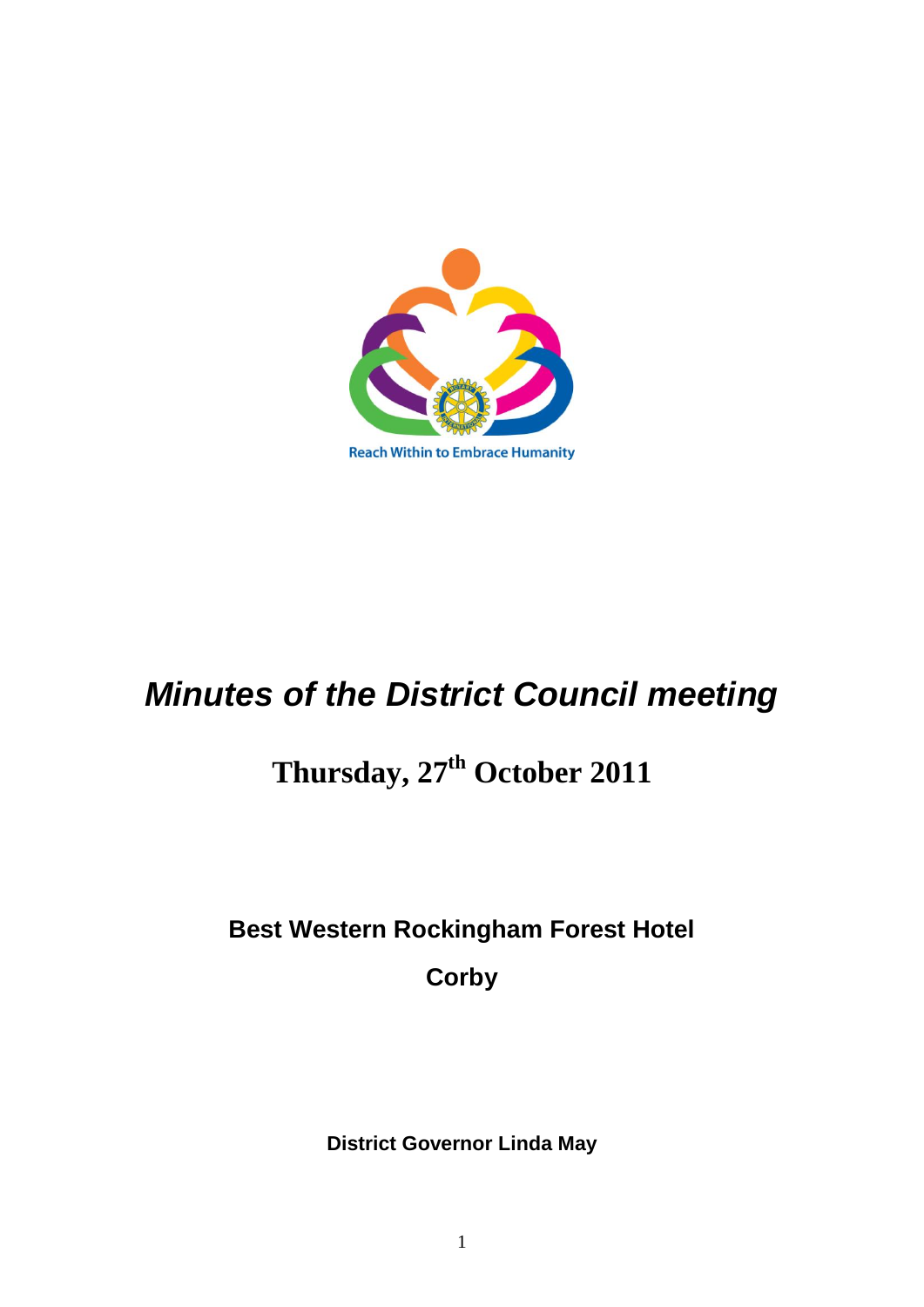### **District Council Meeting, Thursday 27th October 2011**

District Governor Linda May chaired the meeting which was held at the Best Western Rockingham Forest Hotel on Thursday,  $27<sup>th</sup>$  October 2011 commencing at 7.30 p.m.

There were 146 Rotarians present from 63 Clubs. (Area A 11; B 12; C 8; D 10; E 6; F 7 & G 9 clubs represented).

#### **C. 11/12. 16 Welcome and Apologies:**

The District Governor welcomed all who were present, in particular the PDGs and all those Rotarians attending their first Council meeting; all named were invited to stand and be recognised.

Apologies were received from:

**PDGs:** Ron Watson & John Butcher **Officers**: Garner Roberts (AG Area B), Geoff Blurton (AG Area E), Peter Brearley (AG Area F), Colin Yarwood (Youth Exchange) **Clubs**: Hinckley, Leicester De Montfort, Shepshed Charnwood, Towcester **Individuals**: Presidents Stephen Rowe (Hinckley), Gordon Newman (Sandy) & Frank Kelly (Towcester), Secretaries Ian Thompson (Hinckley) & Adrian Harrison (Towcester). Rtn.Patrick Boylan (Leicester)

#### **C. 11/12. 17 Act of Remembrance:**

The District Governor named the following Rotarians known to have passed to higher service since the previous Council meeting. All present stood as a formal act of remembrance.

|                             | Alistair Cook - Loughborough Beacon George Williams – Market Harborough |
|-----------------------------|-------------------------------------------------------------------------|
| Godfrey Preston – Wigston   | Ken Wood – Leicester                                                    |
| Ray Elam – Bedford          | Michael White - Oadby                                                   |
| Ram Kalra – Leicester Novus | Derek McLaren – Stamford Burghley                                       |
| Peter Janssen - Bedford     |                                                                         |

#### **C.11/12. 18 Minutes of the Previous Meeting:**

PDG Roger May proposed the minutes of the Council meeting held on Wednesday, 6<sup>th</sup> July 2011 should be agreed as a true record. Seconded by PDG Richard Hyde and unanimously approved.

The minutes were signed by the District Governor.

#### **C. 11/12. 19 Matters Arising:**

There were no matters arising.

#### **C. 11/12.20 Presentation of the District Bulletin Award:**

Graham Walker (Chairman of Communications) announced the awardees in the District `Best Bulletin" competition. Presentations were made by IPDG Roger McDermott. The winners were as follows:

| <b>Best Bulletin</b>  | Bourne            |
|-----------------------|-------------------|
| <b>Best New Entry</b> | Market Bosworth   |
| <b>Best Article</b>   | Grantham Kesteven |

#### **C. 11/12. 21 District Governor's Report:**

The District Governor briefly added to her report circulated prior to the meeting. She gave a humorous analysis of the meals eaten during 78 Club visits and 10 Charters attended.

#### **C. 11/12. 22 District Secretary's Report:**

The District Secretary had the following additions and updates to his written report:

**Council on Legislation:** The District Secretary drew attention to the article by RI Director Allan Jagger in the October edition of Rotary Today regarding a proposition to abolish RIBI being submitted to COL by District 1270. General Council are trying to resolve the problem. Should the proposal not be withdrawn, the District Secretary suggested our District Council may need to consider an amendment proposal seeking to retain RIBI, who are too good to lose.

It was also pointed out that there were no proposals being submitted by any Club in this district (the deadline being the  $31<sup>st</sup>$  December 2011, but all such proposals had to be supported by the District Council and this meeting had been the last opportunity, this having been pointed out to clubs at previous district council meetings over the past 12 months).

**Proposals to District Council:** Delegates were reminded that proposals to District Council have to be seconded and submitted, in writing, 28 days before a meeting. Each proposal can then considered by Executive and circulated to Clubs 14 days before the meeting, allowing time for members to discuss. A proposition submitted by David Smith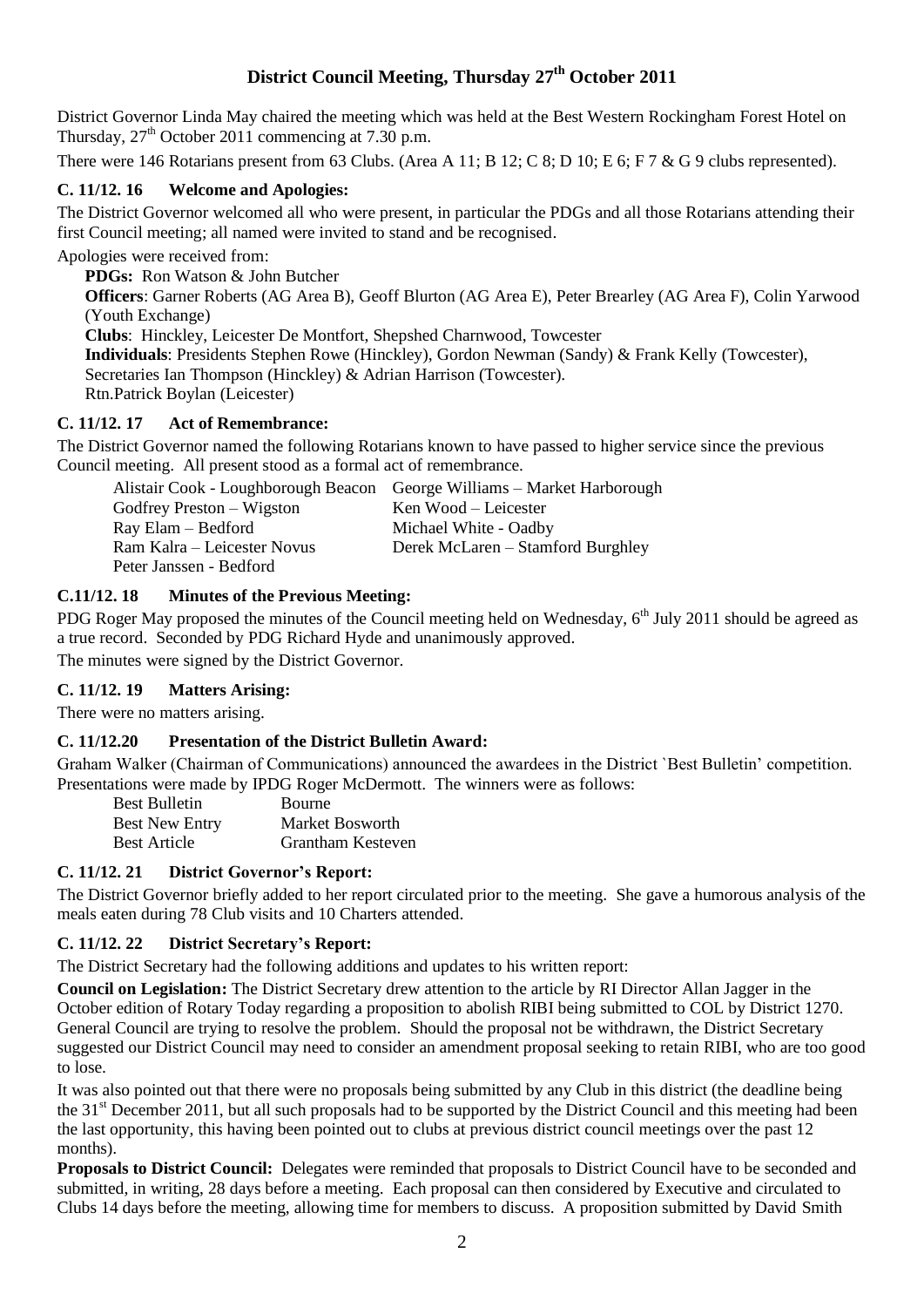(St.Neots): "District 1070 should publish a booklet giving details of Rotary Clubs successful fund raising activities that could possibly be adapted for use by other Rotary Clubs" will therefore come before the next meeting.

**Health & Safety:** Clubs are advised to make use of the expertise of District H&S Officer John Steedman who is very knowledgeable and keen to help. There are strict legal rules and regulations regarding Santa sleighs (not just Rotary and insurance implications) especially if Santa rides on the sleigh.

Any Club with concerns are advised to use the expertise that we have!

District Committees are now required to consult with John on all of their major projects, particularly those involving outside or non-Rotarian involvement.

#### **Protection: Protection Officer David Brown**

The Club Protection Officer for Northampton West has requested training. District & RIBI Protection Officer David Brown asked any other persons requiring training to contact him as soon as possible.

He asked Club Youth Exchange Officers to liaise closely with their Protection Officers to avoid timing issues associated with members of the public requiring Criminal Record Checks.

The District Secretary highlighted an error in the date quoted for **PETS**. The correct date is:

### **Saturday, 10th March 2012 – Venue: Kettering Park Hotel, Kettering**

Full lists of nominations and successful candidates for **District Officers 2012/13** and **District Governor 2014/15** are published in the District Secretary"s report (full details also having been circulated to all Clubs).

RIBI is assisting with the "winding up" of Huntingdon Hinchingbrooke which is yet to be formalised.

#### **Change of District Officers details**:

**Bill Hill** is a now a member of the **Melton Mowbray** club. His Club entry is correct but Page17, Conference Committee, still shows him as a member of his former Club Wellingborough Hatton. Please note the change - Billy Hill (Wellingborough Hatton) will be quite relieved not to have people contacting him in the future!

#### **Change of Club details:** (in addition to those in the report)

For the time being the **Rotary Club of Biggleswade Ivel** will meet at

The Green Man

Stanford

Nr Biggleswade

For further information, please contact the Club Secretary Jan Hichisson (01462 700482)

**District Database:** DGN(E) Ken Billington gave a short demonstration of the capabilities and ease of use of the database.

Graham Walker (Peterborough Werrington) suggested it be made clear that the log on procedure for the District Database (requiring username and password) is different from that needed to access the RI and RIBI websites.

David Bibby (Daventry) expressed concern that those seated towards the rear of the room could not see the screen and requested details be sent out to Clubs.

The District Secretary reminded the Council that this time last year nine meetings had been held around the District, all Club Secretaries given a chance for local training. They should be able to provide details of username and password and give basic instruction following those meetings.

#### Required web address is: **www.rotary-ribi.org/clublogin.asp**

DGN(E) Ken offered to deal with individual problems after the meeting.

The District Secretary advised that he would e.mail all club Secretaries with simple "log in" procedures.

#### **C. 11/12. 23** No item of business

#### **C. 11/12. 24 Presentation by the District Health & Safety Officer:**

District H&S Officer John Steedman commenced his presentation, aimed at raising the profile of Health and Safety, by pointing out fire exits and assembly points (omitted on this occasion at this meeting) and enquired how many people were in the room should there be a need for a roll call. He stressed that every event organiser must undertake a risk assessment. Club Presidents are responsible for ensuring this has been carried out (the buck stops here!) but every member should accept responsibility. Only 40% of Clubs list an H&S Officer in the District Directory. He hoped all Clubs would appoint an Officer next year and requested these be listed in the District Database. There were requests for copies of the presentation to be sent to Club Secretaries. John agreed to send a copy to the District Secretary for distribution.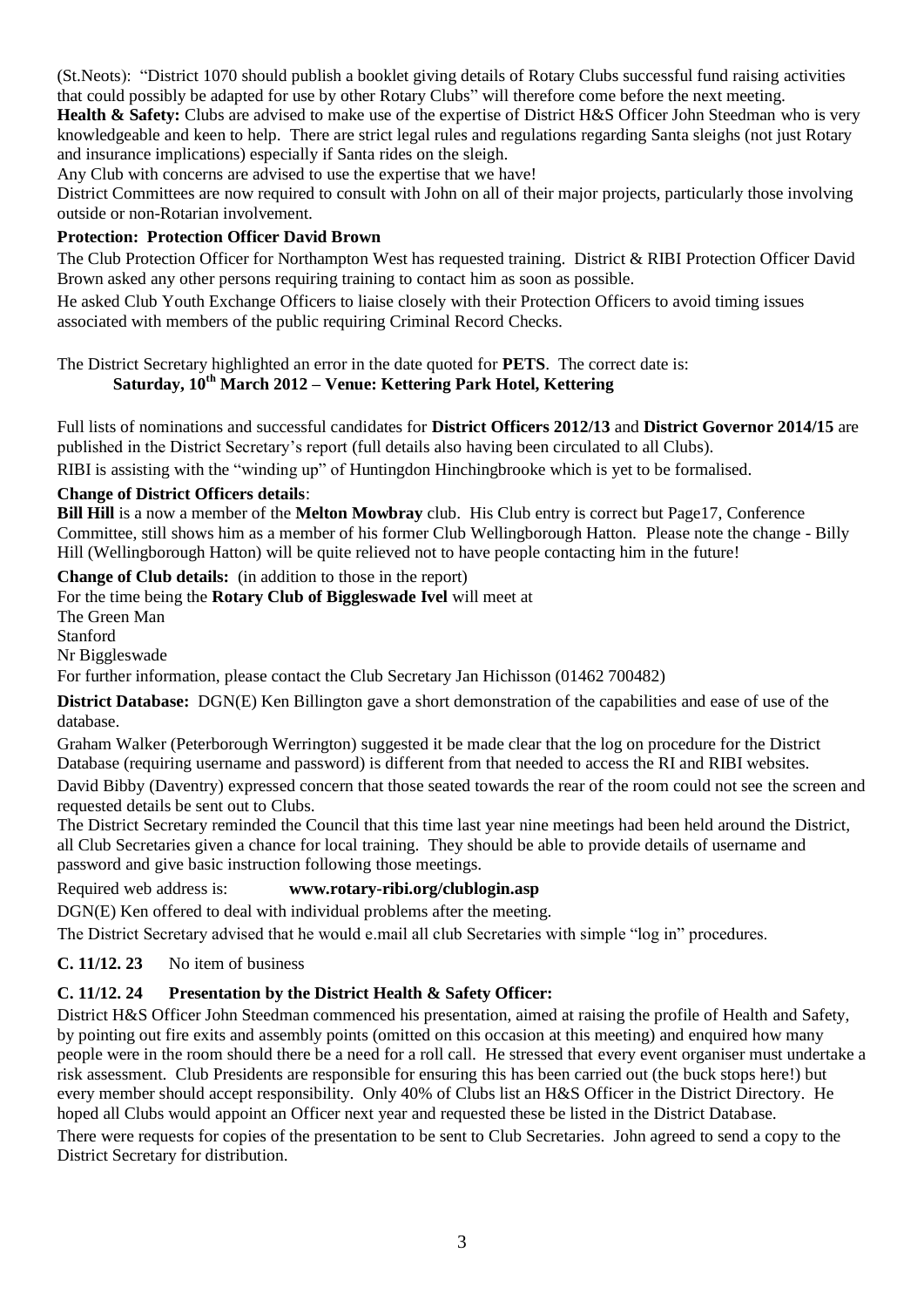#### **C. 11/12. 25 District Treasurer's Report:**

Accounts for the period to 30<sup>th</sup> September 2011 had been circulated prior to the meeting. The District Treasurer drew attention to the shortfall of £1,800 in the income from subscriptions, due to lower membership numbers, which had been compensated for by a similar reduction in the cost of directories arising from errors made by the printers.

Alastair Wood (Soar Valley) expressed concern at the low rate of interest achieved.

The District Treasurer had approached Lloyds TSB who offered no substantial improvement over HSBC. Keith White (Sleaford Kesteven) suggested Lloyds TSB treasury bonds as a possible alternative - District Treasurer to investigate.

#### **C. 11/12. 26 Matters referred to District Executive and now referred to District Council for Approval a) Proposition: Re Future District Conferences**

*To limit any future rise in the Capitation Charge from 2014 directly to the Consumer Price Index, so that the Capitation fee will be calculated from a base of £8.40 (the 2011 figure) which will be increased by no more than the increase in the Consumer Price Index over the same period.* 

*This method of calculation to be reviewed by the District Finance Committee tri-annually, commencing 2017. This would mean that if membership falls, savings will have to be found or the amount charged to delegates would have to increase.* 

The above, proposed by Brian Sykes (Treasurer of Loughborough Beacon) and seconded by Rtn Stephen Bellamy (Rushden Chichele), had been circulated to Clubs on  $13<sup>th</sup>$  September 2011.

Brian spoke to the proposition. He emphasised that the proposition was equitable to the majority of the membership as it was the result of much consultation and input from Clubs.

The review would take place in October in time for the budget to be set in November/December.

PDG Ken MacKellar (Stamford Burghley) suggested September would be more in line with government reviews. The District Treasurer had no objection to September but Bill Martindale (Sleaford Kesteven) commented it was only chosen by the Government as it was generally the lowest month. He then asked why the proposition could not take place from 2013. The District Treasurer reminded him that figures for conferences in the coming two years had already been set and agreed at previous District Council meetings.

Robert Palmer (Thrapston & Raunds) was concerned the effect of the final paragraph could be to financially penalise the reducing numbers of delegates attending conference. He suggested earlier announcement of the programme could encourage more members to go. Conference manager Neville Thompson said DGE Chris Chew was giving details of the Telford programme to incoming Presidents at PrePETS with regular updates as soon as they become known. This would be the format for coming years.

Bob Seery (Thrapston & Raunds) gave praise and expressed support for a proposition aimed at limiting the cost of Rotary. He felt the management of the conference budget to be an element fully under our control.

PDG Iain Vernon refuted this saying the Conference Committee had no control over conference centres raising their rates ahead of inflation. He did however think the priority on deciding whether to attend was `good value for money'.

Tim Leech (Biggleswade) suggested better wording to be "rise limited to 5% or in line with CPI".

John Steedman (Ashby) felt District Council should retain flexibility.

Brian Sykes (Loughborough Beacon) in responding as the proposer, thanked everyone for their comments, useful to hear, but a pity some of the comment made weren"t suggested sooner to them as the proposers, or to the District Treasurer who dealt with the referral to all clubs as a consultation paper back in July and giving a 7 week period for submitted propositions and comments.

#### **A vote was taken and the motion carried**.

#### **b) District Directory Proposition:**

#### *1. Continue as at present with all having a copy*

#### *2. Restrict allocation to 10 per Club, plus sufficient for all District Officers, with Clubs/Members having the opportunity of ordering additional copies, as required. Such orders would need to be made at the end of May each year (cost of £1.10 per additional copy).*

#### *3. None at all and rely upon the District Database*

The District Secretary referred those present to the figures detailed in his previously issued report and stressed that the printed directory is out of date by the time it is published.

Robert Palmer (Thrapston & Raunds) queried printing costs which he felt to be overpriced. The District Secretary welcomed any alternative quotation and would contact him.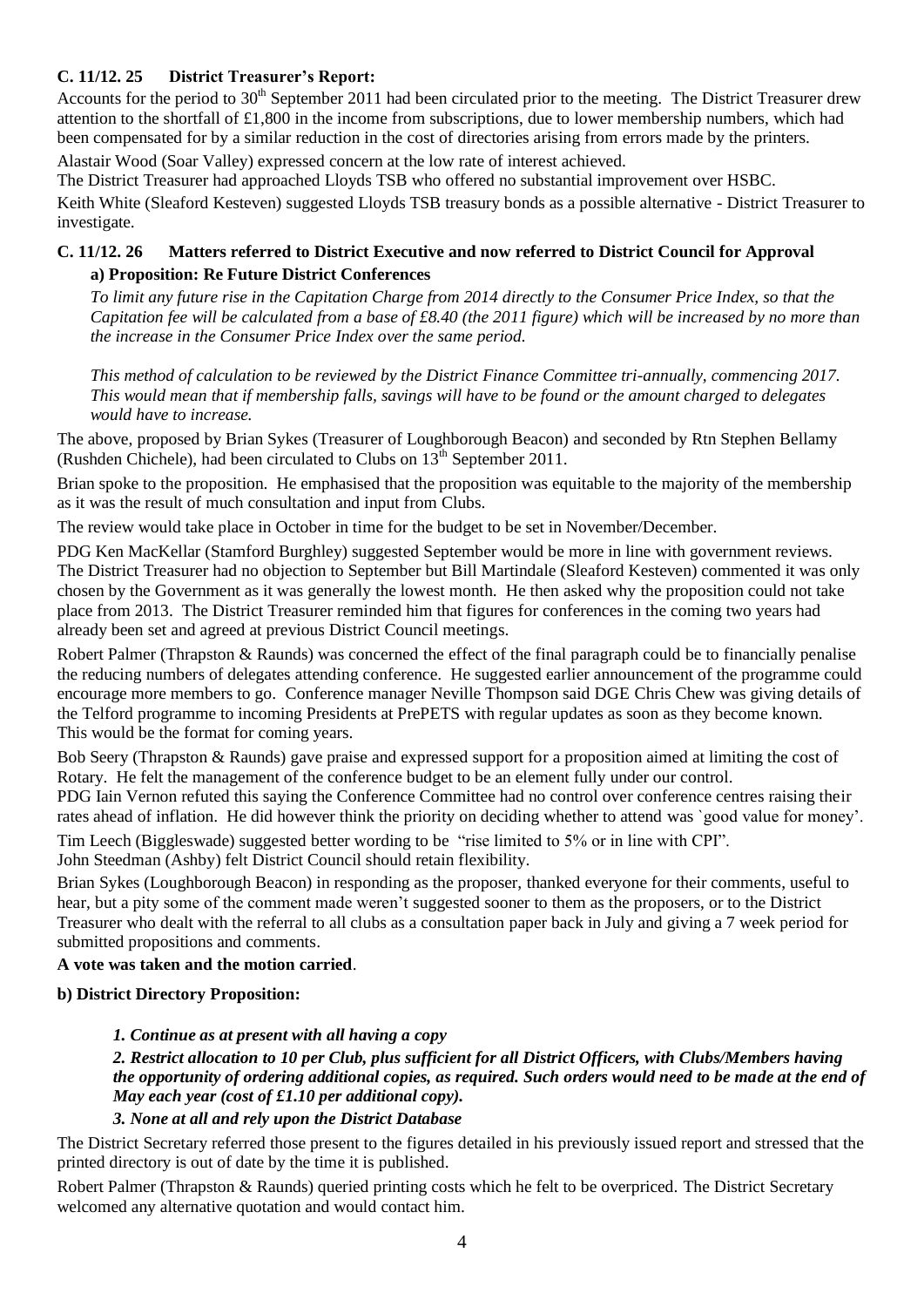Bill Martindale (Sleaford Kesteven) spoke in favour of using the database, a view echoed by Richard Haines (Melton Mowbray) and Alan Faulkner (Spalding Welland Centenary) who objected to those not requiring directories having to pay for those who do, also Graham Walker (Peterborough Werrington) who suggested clubs could produce their own hard copy or place just orders as required (not one of the options).

PDG Ken Parkin (Huntingdon) and PDG Neville Hackett (Oadby) supported the hard copy option, useful when travelling around District when a computer is not readily accessible.

Other delegates spoke in favour of a pdf version of the directory which would not have need for online access but the District Secretary explained that this would not be allowable under the Data Protection Act.

Following a point of order raised by Colin Scott (Holbeach) on exactly how the method of counting would be made and recorded. The Council members were advised that the proposition required a simple majority.

The District governor then asked all voting delegates to cast their votes, reminding them that they could only vote on one of the propositions made. The order in which the propostions were made was altered by the District Governor .The result of the ballot was:

| <b>Propositions</b>                                                                                                                                                                                                                         | <b>Number of Votes</b> |
|---------------------------------------------------------------------------------------------------------------------------------------------------------------------------------------------------------------------------------------------|------------------------|
| 1. No hard copies at all and rely upon the District Database                                                                                                                                                                                | 33                     |
| 2. Restrict allocation to 10 per Club, plus sufficient for all District Officers,<br>with Clubs/Members having the opportunity of ordering additional copies,<br>as required. Such orders would need to be made at the end of May each year |                        |
| (cost of $\pounds1.10$ per additional copy).                                                                                                                                                                                                | 78                     |
| 3. Continue as at present with all having a copy                                                                                                                                                                                            | 29                     |

#### **The 2nd option was adopted with a simple majority.**

#### **C. 11/12. 27 Assistant Governors' Reports**:

AG reports had been circulated prior to the meeting.

AG Terry Gooding (Area D) referred to Item 10 of his report; the Rotary Club of Leicester Novus being in the early stages of forming a Rotaract Club for Leicester and surrounding areas. Terry asked all members present to inform any contacts aware of young persons in the 18–30 year age group in the Leicester area that the first "Interest Meeting" will be on 9<sup>th</sup> November 2011. Details are in baskets and Jemma Kiddy (Leicester Novus) will be available to speak to interested parties at the end of the meeting.

Other Assistant Governors had nothing to add to their reports.

#### **C. 11/12.28 Rotary Foundation**

Foundation Chairman John Dehnel made a comprehensive presentation explaining the principles underlying Rotary Foundation and the benefits achieved by contributions made to Rotary"s own charity. Members of the Committee addressed particular areas.

Stephen Bath (Sleaford) updated the successes of the campaign for polio eradication. He highlighted the outstanding \$12,800 raised by the four Northampton Clubs by their ascent of Kilimanjaro.

John Dehnel presented PDG Andrew Cowling with certificates of recognition to hand on to the appropriate persons. Alan Davis (Nene Valley) spoke of the 35 District Grants awarded totalling £28,524. A further £10,000 is still available, **proposals to be submitted by 2nd December 2011**. Four global grants have been awarded and are in operation.

Irvin Metcalf (Grantham) spoke about the Vocational Training Team going trip to Kenya.

John Saunders (Leicester) about Ambassadorial Scholarships.

Trevor Davies (Brackley) about Peace Fellowships.

Paul Nyibek will be coming to the Foundation lunch.

John Dehnel concluded with a reminder of the guideline of \$100 per member annual giving, an amount of £5 per month (or £15 per quarter). He appealed for Rotarians, having heard the benefits highlighted in the presentation, to become sustaining members and claim gift aid.

IPDG Roger McDermott was invited to present banners to the clubs donating the highest amount per member for 2010/11.

- $3<sup>rd</sup>$ Kibworth  $& Fleckney$  (\$128 per member)
- $2<sup>nd</sup>$ Oadby Launde (\$135 per member)
- $1<sup>st</sup>$ Ashby-de-la-Zouch (\$167 per member)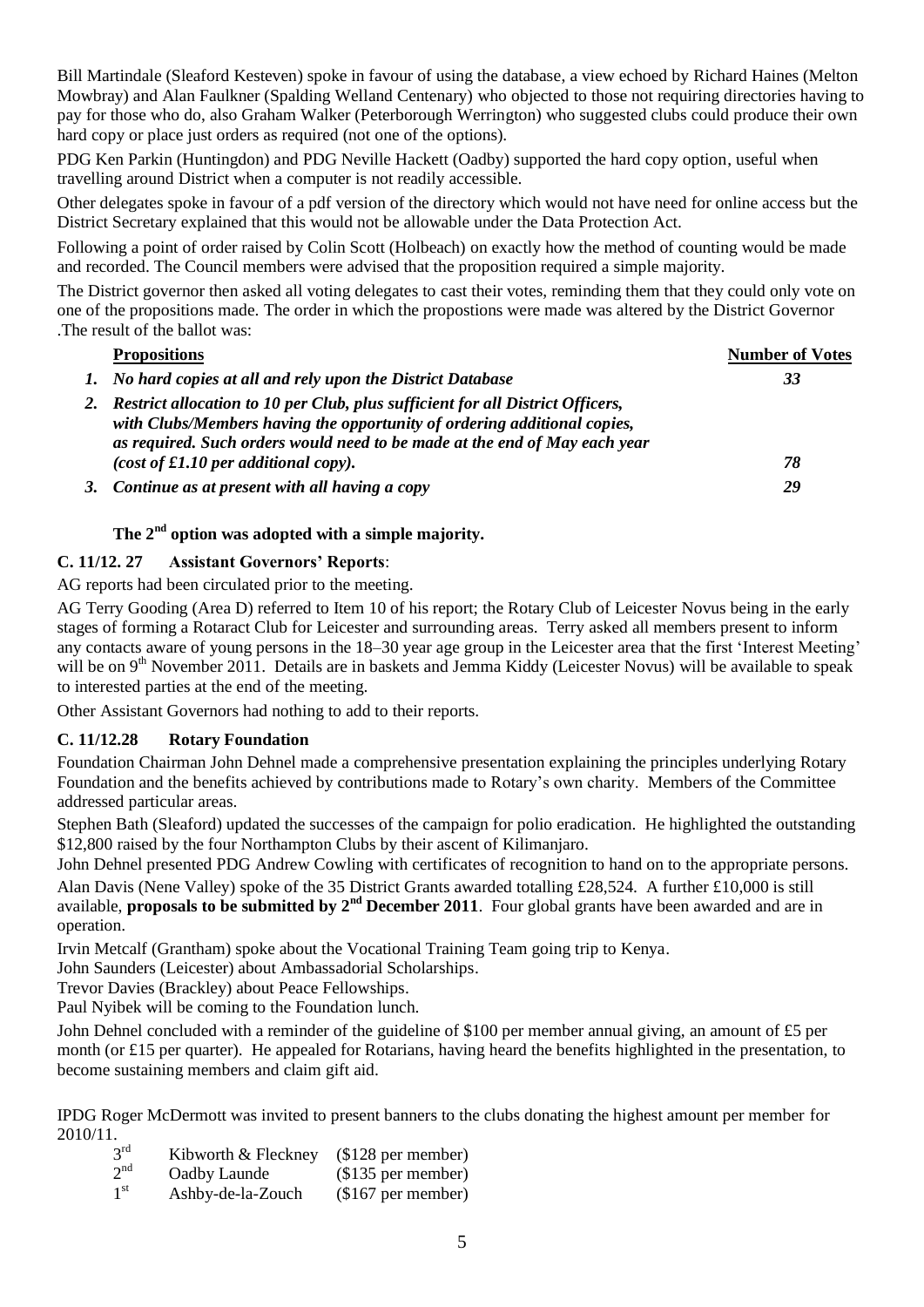#### **C. 11/12. 29 Support Team Reports:**

Support Team reports had been circulated prior to the meeting.

#### **a) Communications (incl. District Editor, Web site, Marketing):**

Graham Walker has spare copies of News & Events available for those wishing to promote Rotary at forthcoming events.

#### **b) Leadership, Development & Training:**

DGN(E) Ken Billington had nothing further to report

#### **c) Membership (inc. Extension, Membership Development & Retention & Inter-Club Sports)**

David Morris reminded delegates of the subsidy on capitation this year to finance marketing. This will be the third year of the subsidy. RIBI has no specific plans but the door is open for any District or Club to apply for funding if they have any ideas or suggestions.

**Extension:** PDG Iain Vernon added to his previously issued report. A steering group, led by IPDG Roger, is starting to work on a launch for a club based around **Groby** (North West of Leicester). Survey already approved.

The District Governor has signed off a survey for a new club in **Brackley**. Iain thanked Alan Jukes and Chris Watts (Brackley) who are the sponsors. They plan a Saturday morning club aimed at commuters who live in Brackley but work elsewhere.

A survey has been signed off for re-launch of a club south of Peterborough, new name **Norman Cross**, with area based on Yaxley, Stilton, Sawtry, possibly Peterborough Hampton township as well.

A steering group is already in place to commence when survey is approved by RIBI.

#### **d) Conference:**

**Southport 2011:** Conference Manager Chris Knight reported on a successful conference with fine weather, good speakers and `free firework displays". Relationships with the conference centre had been excellent, the only issue arising from the refusal to admit one member without a badge.

David Hollins (Loughborough), a member of the Club having a member excluded, said he thought the matter could have been handled better and common sense applied. The person concerned was a long standing member who had been Club conference organiser for many years and that there should have been a better system in place for dealing with such situations.

Conference Manager Chris explained that, had he been let through by the Sergeant at Arms, he would have been stopped by the centre security staff. Sunday featured high profile speakers Ann Widdecombe and Ben McBean so security was tight.

The Conference Committee would be asked to address the situation for the future.

PDG Neville Hackett (Oadby) invited everyone to congratulate DG Linda on an excellent conference.

**Telford 2012:** Neville Thompson encouraged everyone to come to Telford, pay low hotel prices and enjoy excellent speakers.

York 2013: Nothing to add at present.

#### **Project Team Reports:**

Project Team reports had been circulated prior to the meeting.

#### **e) New Generations (Youth)**

District Governor Linda welcomed Meredith Young, a Youth Exchange New Generation student. Meredith is experiencing work and life in the UK whilst working for three months in a PR Consultancy Company. The DG presented Meredith with a District Banner.

Rotaract Officer Janet Sinclair (Shepshed) thanked all who participated in the Rotaract Challenge at conference. Some sponsorship is still outstanding (please send to Rotaract District Chair Victoria Hitchcock). Around £500 has been raised so far.

Mary Whitehead urged those collecting contents of baskets to ensure leaflets featuring Young Writer and Young Photographer dates are passed on to the appropriate person as soon as possible.

There has been an increase in requests to borrow one of the two display boards. Mary has devised a booking sheet. Interest in Interact and Rotakids is spreading rapidly throughout RIBI hence a much wider set of resources are becoming available.

#### **f) Community and Vocational:**

Tony Robbs said RIBI are collaborating this year with Children in Need. Available packs have been placed in baskets, the shortfall will be sent direct to Clubs. He has a supply of badges and key rings, those interested to see him at the end of the meeting.

RIBI are keen on an initiative for a Rotarian to be involved with disasters, therefore there is a need for a retired `blue light' person (police, fire, ambulance) to take this on at a District level.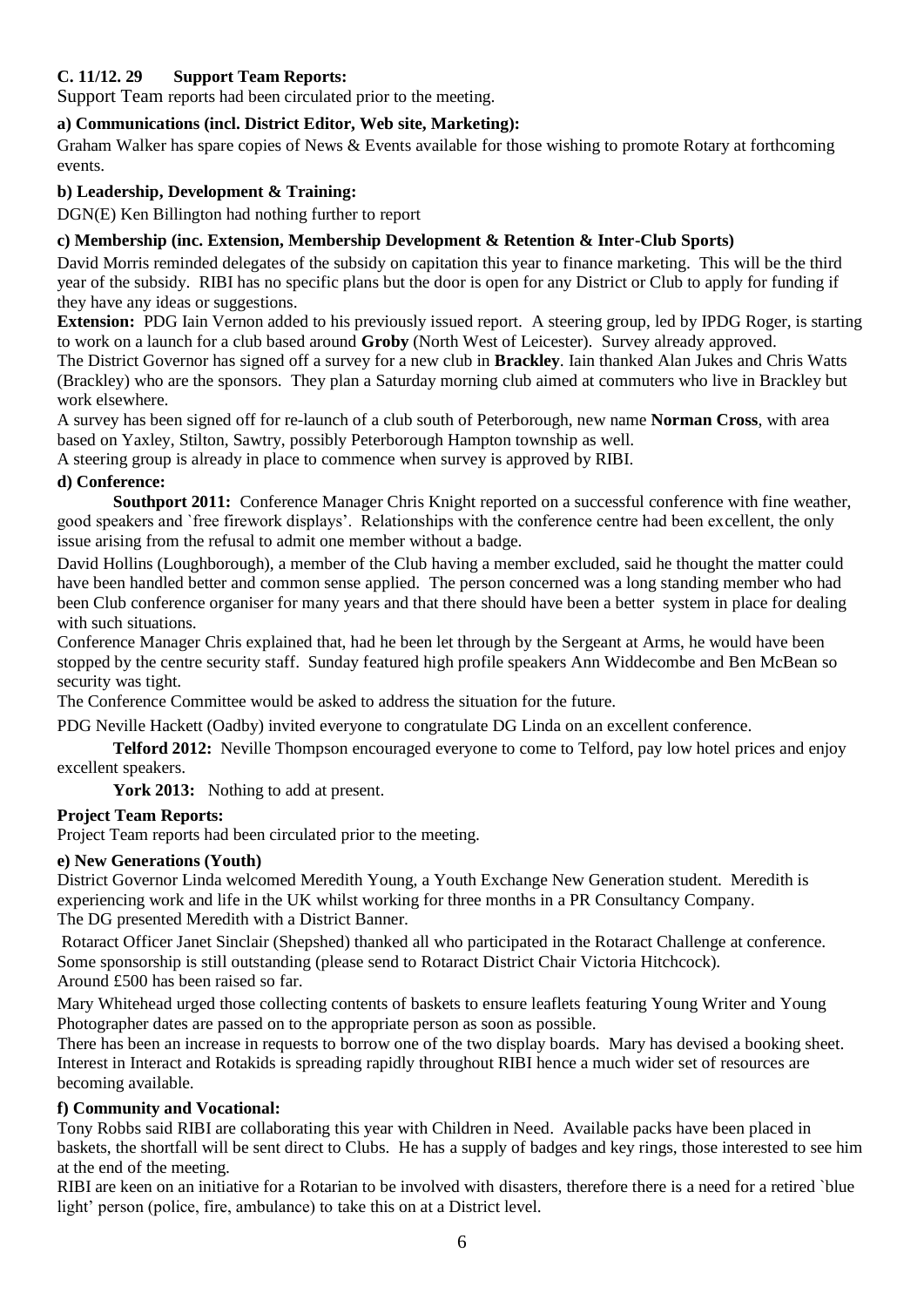#### **g) International:**

Roger Neuberg reminded those present of the training day for all interested Rotarians wishing to learn how to become a ShelterBox speaker. This is to be held on Saturday, December  $3<sup>rd</sup>$ . The hope is that a larger pool of "Shelterbox Speakers" will result. If you or members in your club are interested please get back to Roger.

#### **C. 11/12. 30 District Roadshows**

DGN Margaret Morley urged as many people as possible to come to the Roadshows:

- Wednesday, 2<sup>nd</sup> November at the Hilton Hotel, Collingtree, Northampton 7.00 to 9.30pm
- Thursday, 3rd November at the Ramada Hotel, Thorpe Meadows, Peterborough 7.00 to 9.30pm

Members of the District teams have worked very hard and deserve support. District Committees need fresh blood, enquire if you have an interest in becoming a member.

#### **C. 11/12. 31 Proposition by Rotary Club of Holbeach:**

R.I.B.I. Constitutional Documents April 2011 By-Laws of R.I.B.I.

#### *1. Amend By-law 6, Clause 4, paragraph (e)*

#### *Remove:*

*e) Voting by Proxy - There shall be no proxy votes. A voting delegate shall not at the same time be a deputy voting delegate.*

#### *Replace with:*

*e) Voting /in absentia/. Whilst Clubs have a duty to send their voting delegates to Conference (By-law 6, Clause 3), where a Club finds itself in practice unable to send some or all of its voting delegates, RIBI shall provide a scheme for the absent delegates' votes to be cast /in absentia/ by the Club. Voting /in absentia/ shall be conducted electronically, or by post, or by such other system as may from time to time be approved by General Council. The method of implementing and administering all such voting schemes shall be approved by General Council and reviewed annually.*

#### *2. Amend By-law 6 Clause 9 - Quorum*

*Remove:*

*Voting delegates representing at least one-fourth of the voting delegates whose attendance has been recorded shall be necessary to constitute a quorum at the business meeting.*

#### *Replace with:*

*No vote shall be valid unless the sum of all votes cast (including votes cast /in absentia/) plus all abstentions recorded shall exceed one half of the Clubs in RIBI.*

The above was proposed by Colin Scott (Holbeach) and seconded by PDG Iain Vernon (Peterborough Ortons). Colin spoke to the proposition to amend Clause 4. He said since the last Council on Legislation, when a similar proposition was agreed, proxy voting has been adopted worldwide for District Conferences. At the subsequent RIBI Conference in Dublin the request to have proxy voting was turned down. Colin had with DG Linda and District Secretary Barry met with David Fowler (RIBI Cons & Regs committee chairman) and Annemarie Harte (CEO) at RIBI to discuss the way forward. General Council are working on a proposal to enable online voting which would resolve the problems of proxy voting. The above proposition (1) was a `Plan B" in the event RIBI failed to arrive at a solution.

Colin then spoke to the  $2<sup>nd</sup>$  proposition to amend Clause 9. The current quorum required for the RIBI conference is one fourth of the voting delegates who are registered and recorded as attending. There are approximately 1,800 Clubs in RIBI representing around 4,000 potential Club votes (these vary according to the size of each club). RIBI has around 120 inbuilt votes (RIBI Officers, Past Presidents of RIBI, District Governors, DGs Elect etc.). It had proved difficult to obtain figures from the Dublin conference but it seems 415 Clubs registered with a smaller number attending and able to vote. Theoretically one fourth of those present could be met by RIBI votes alone. The quorum at an RI Convention is 50% of Clubs in RI. This amendment would bring RIBI in line with RI.

The District Governor emphasised that the  $1<sup>st</sup>$  proposition would be withdrawn if RIBI make electronic voting possible.

PDG Neville Hackett (Oadby) said RIBI has to adopt CoL constitution changes automatically. The District Governor explained the CoL ruling applied to `District" Conferences. Colin added that this had been a change to an RI bye-law, not the constitution.

PDG Richard Hyde (Ramsey) spoke in support of the motion. Having read Page 8 of Rotary Today, an article written by RI Director Alan Jagger, where something agreed had later been overturned. Therefore he felt it very necessary for these proposals to go through as a safeguard, especially as the RI decision at CoL had secured an overwhelming majority.

John Mumford (Oundle) had been present at Dublin when the proposal was turned down and felt it now met objections raised.